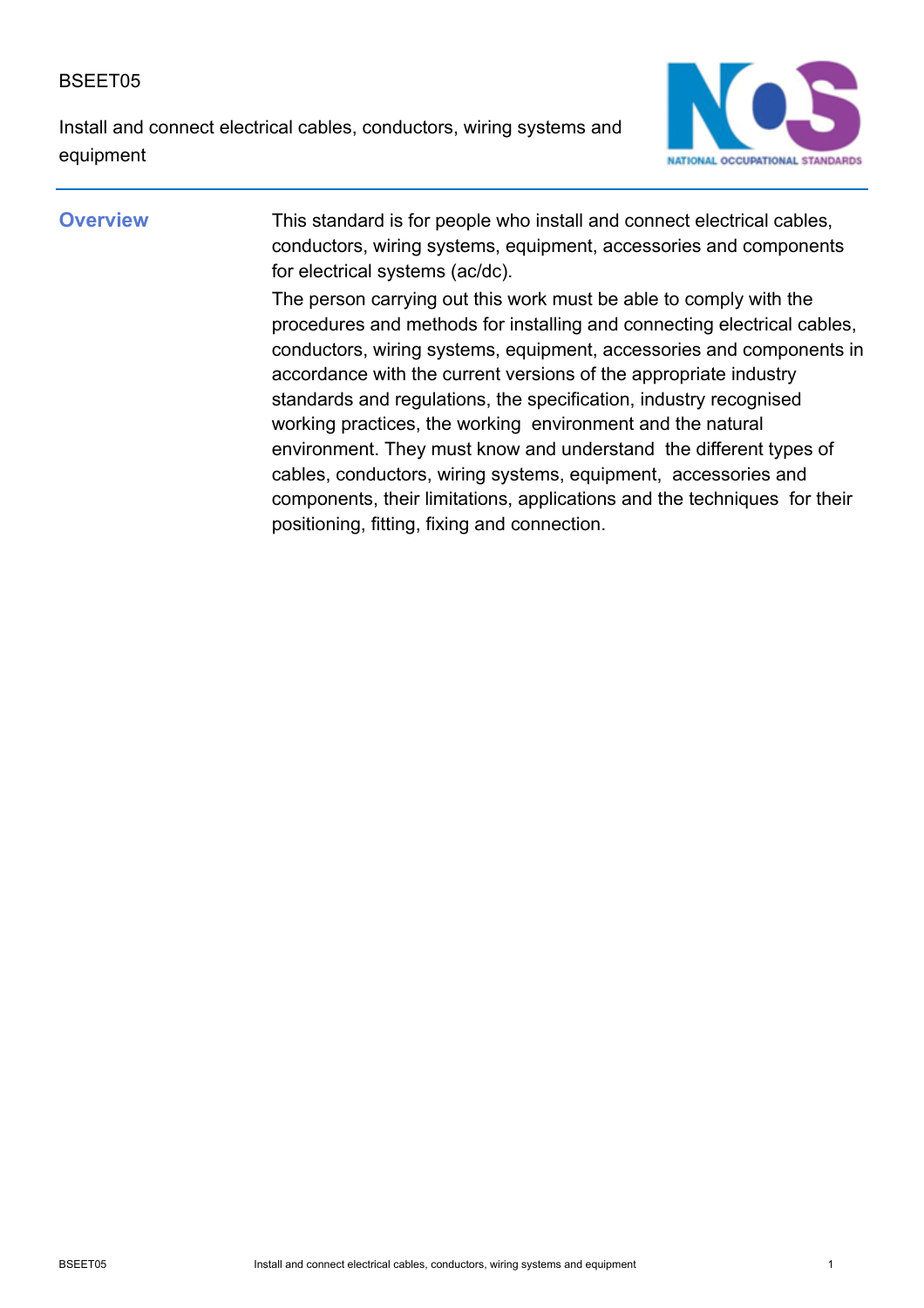Install and connect electrical cables, conductors, wiring systems and equipment



## **Performance criteria**

*You must be able to:*

1. confirm the existing electrical supply is suitable for the electrical system

2. produce a risk assessment and method statement for the work to be carried out, including the identification and use of personal protective equipment

3. verify that job information and documentation is current and relevant and that the plant, instruments, access equipment and tools are fit for purpose

4. select the associated equipment, accessories and components and confirm that they are:

- of the right type and size
- fit for purpose in accordance with the electrical system's design

5. select electrical cables, conductors, wiring systems and confirm that they are:

- of the right size and type
- fit for purpose in accordance with the electrical system's design

6. comply with industry practices and organisational procedures to ensure the co-ordination of site services and the activities of other trades

7. identify the correct means of electrical isolation prior to commencing installation and connection work

8. complete safe-isolation as and when required to ensure the safe installation and connection of electrical cables, conductors and wiring systems and their associated equipment, accessories and components

9. install, fix and connect electrical cables, conductors and wiring systems and their associated equipment, accessories and components in accordance with the requirements of:

- the electrical system's design
- industry recognised methods
- manufacturers' instructions

10. inspect and test the connections and joints of the electrical cables, conductors and wiring systems and their associated equipment, accessories and components to ensure they are of proper construction in terms of conductance, insulation, mechanical strength and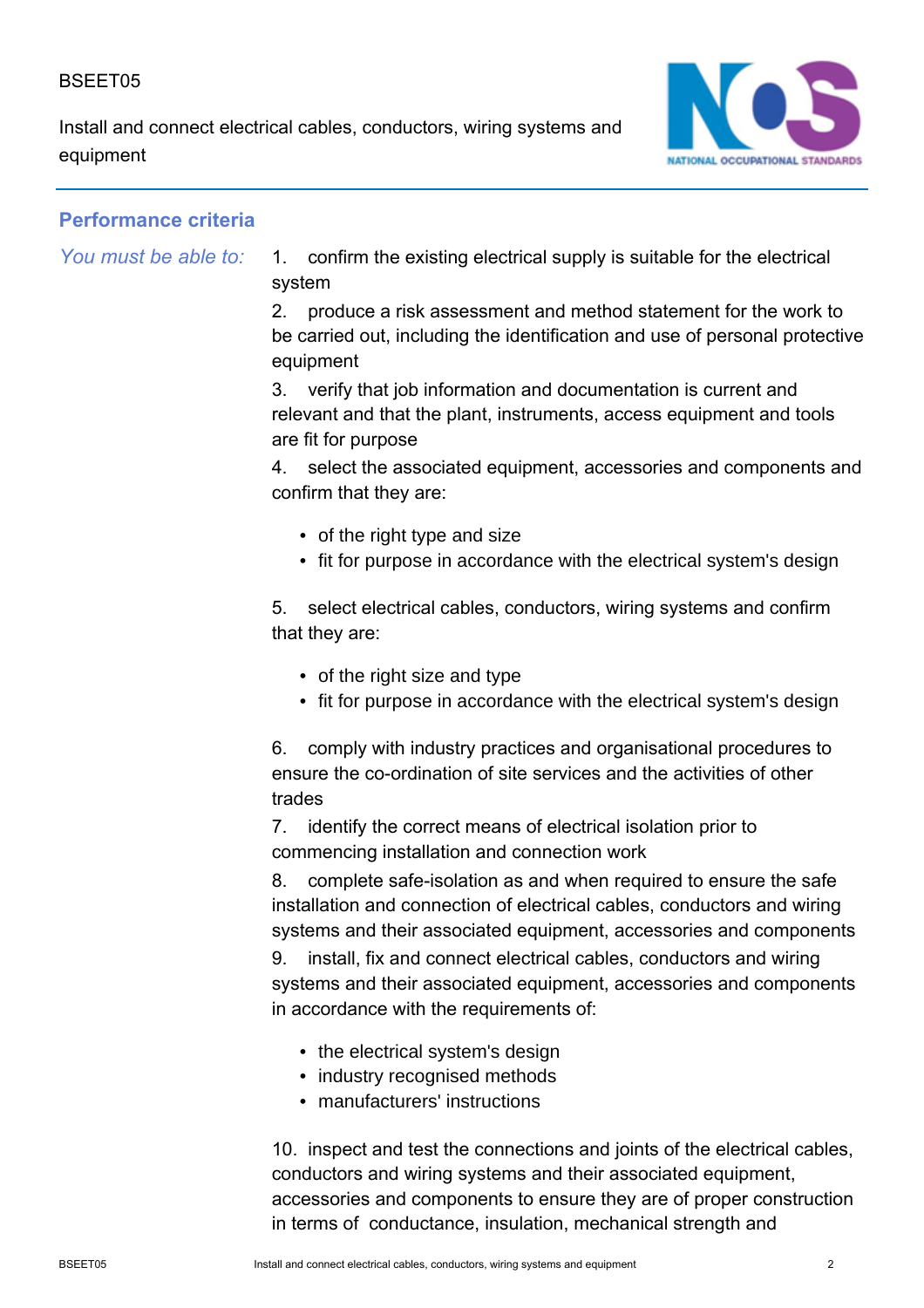Install and connect electrical cables, conductors, wiring systems and equipment



protection, and ensure that they are identified correctly and clearly in accordance with the requirements of the electrical system

- 11. confirm with the relevant people:
	- those necessary variations to the planned programme of work that may have the potential to introduce a hazard and/or impact on the installation work to be undertaken
	- the correct actions to be taken to ensure that any variations to the planned programme of work will not introduce a hazard and have minimum impact on the installation to be undertaken

12. implement organisational procedures for the safe transport and/or disposal of waste material, substances and liquids in accordance with suppliers' and manufacturers' instructions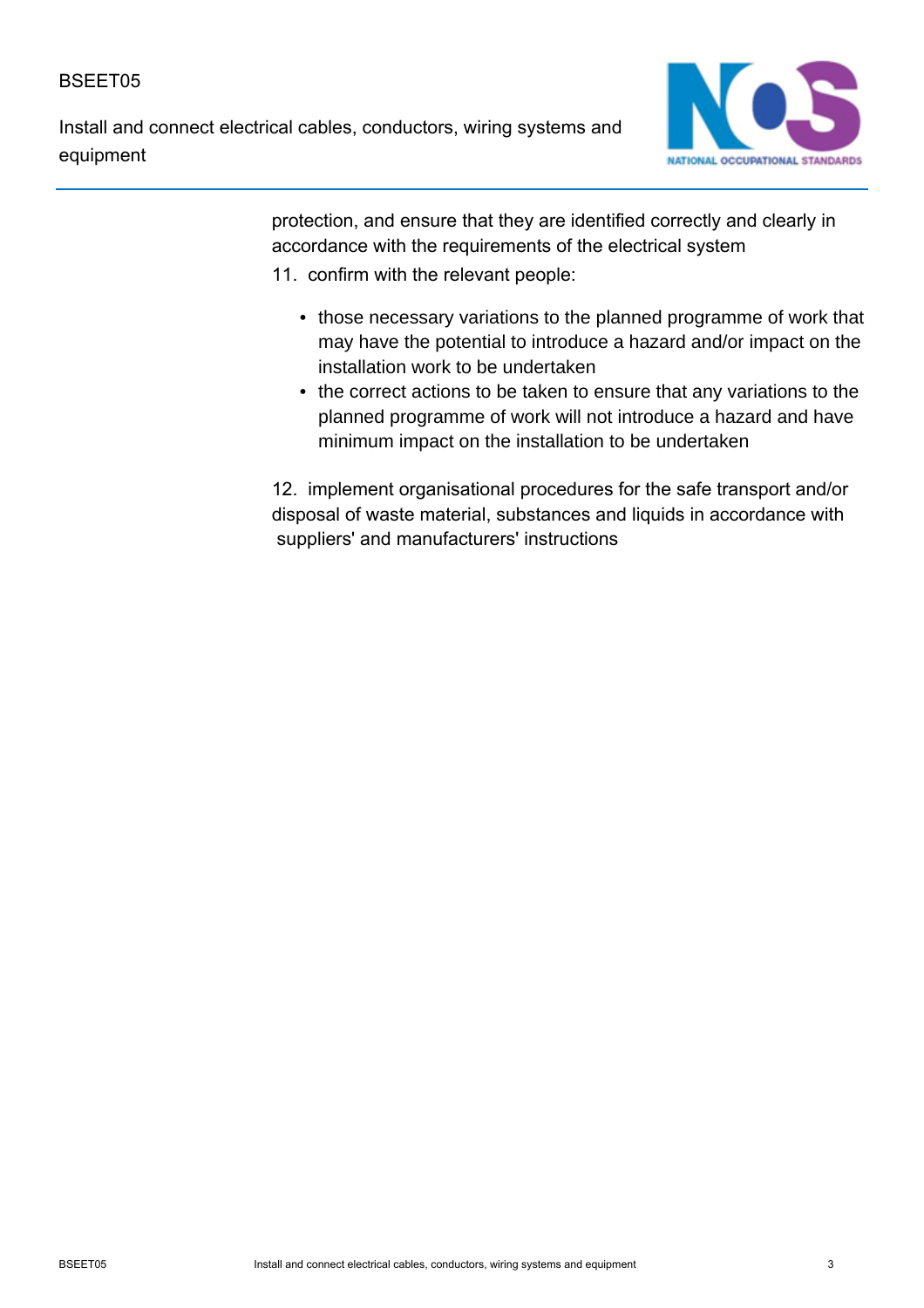Install and connect electrical cables, conductors, wiring systems and equipment



# **Knowledge and understanding**

## *You need to know and understand:*

1. the operation, applications, advantages and limitations of different electrical systems

2. the appropriate industry standards and regulations relevant to installing and connecting electrical cables, conductors, wiring systems, associated equipment, accessories and components

3. how to produce a risk assessment and method statement for the work to be carried out, including the identification and use of personal protective equipment, in accordance with:

- the electrical system's design
- organisational procedures

4. how to verify that job information and documentation is current and relevant, and that the plant, instruments, access equipment and tools are fit for purpose

5. the applications, advantages and limitations of types of personal protective equipment

6. the applications, advantages and limitations of types of electrical cables, conductors, wiring systems, associated equipment, accessories and components

7. the industry recognised methods for determining the type, size and rating of electrical cables, conductors, wiring systems, associated equipment, accessories and components in relation to the electrical system's design

8. how to interpret diagrams and drawings for the electrical system to locate site services

9. how to interpret diagrams and drawings for the electrical system to identify the planned location of the electrical cables, conductors, wiring systems, associated equipment, accessories and components

10. the methods and techniques for installing, fixing and connecting electrical cables, conductors, wiring systems, associated equipment, accessories and components in accordance with:

- the electrical system's design
- manufacturers' instructions

11. the different types and methods of joining and connecting electrical cables, conductors, wiring systems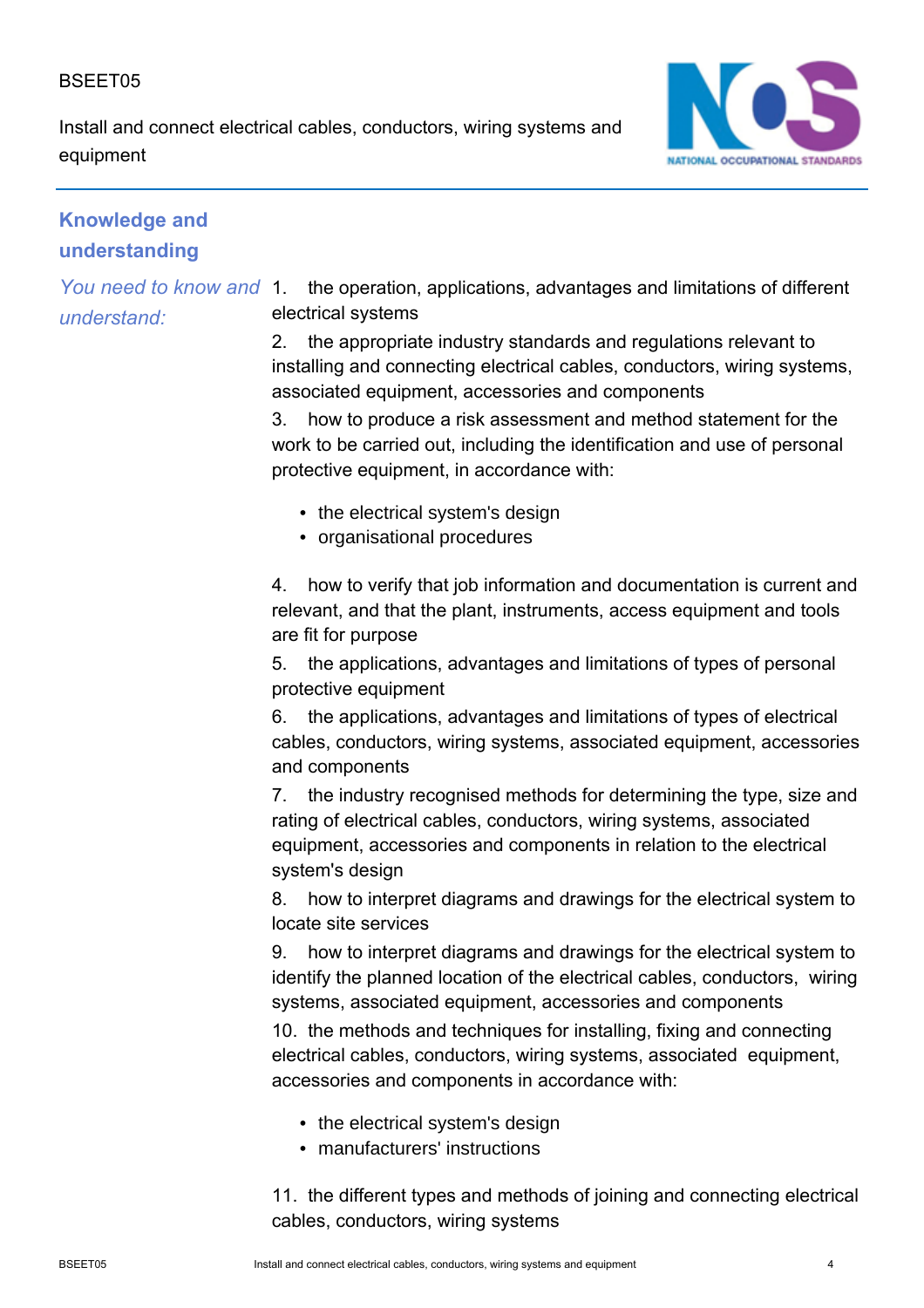Install and connect electrical cables, conductors, wiring systems and equipment



12. the applications, advantages and limitations of electrical cables, conductors, wiring systems

13. the correct procedures for safe-isolation

14. the organisational procedures for confirming with the relevant people the appropriate actions to be taken to ensure that any variations to the planned programme of work will not introduce a hazard and have minimum negative impact on the installation work to be undertaken 15. the methods for the safe transport and/or disposal of waste material, substances and liquids in accordance with suppliers' and manufacturers' instructions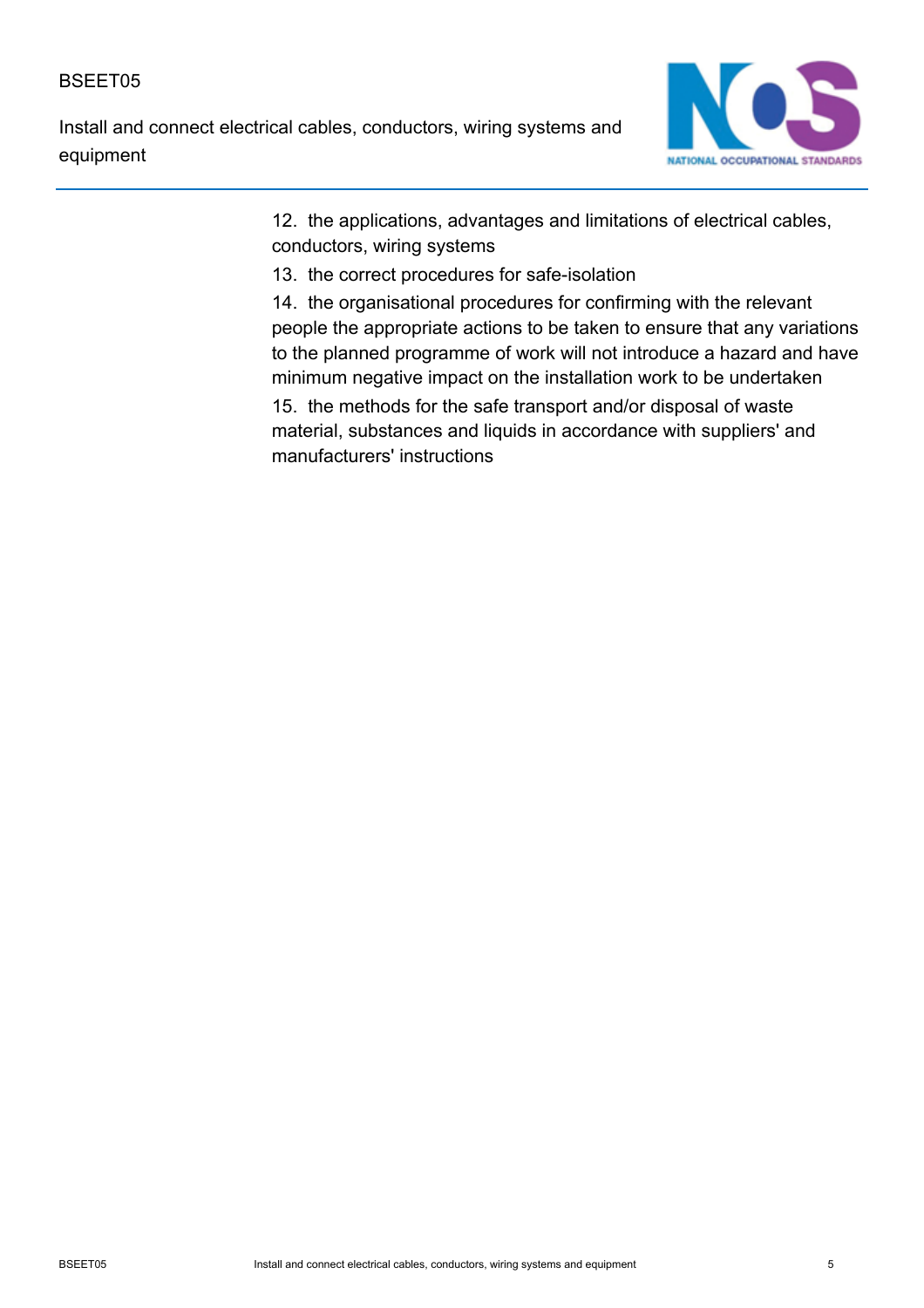Install and connect electrical cables, conductors, wiring systems and equipment



**Scope/range**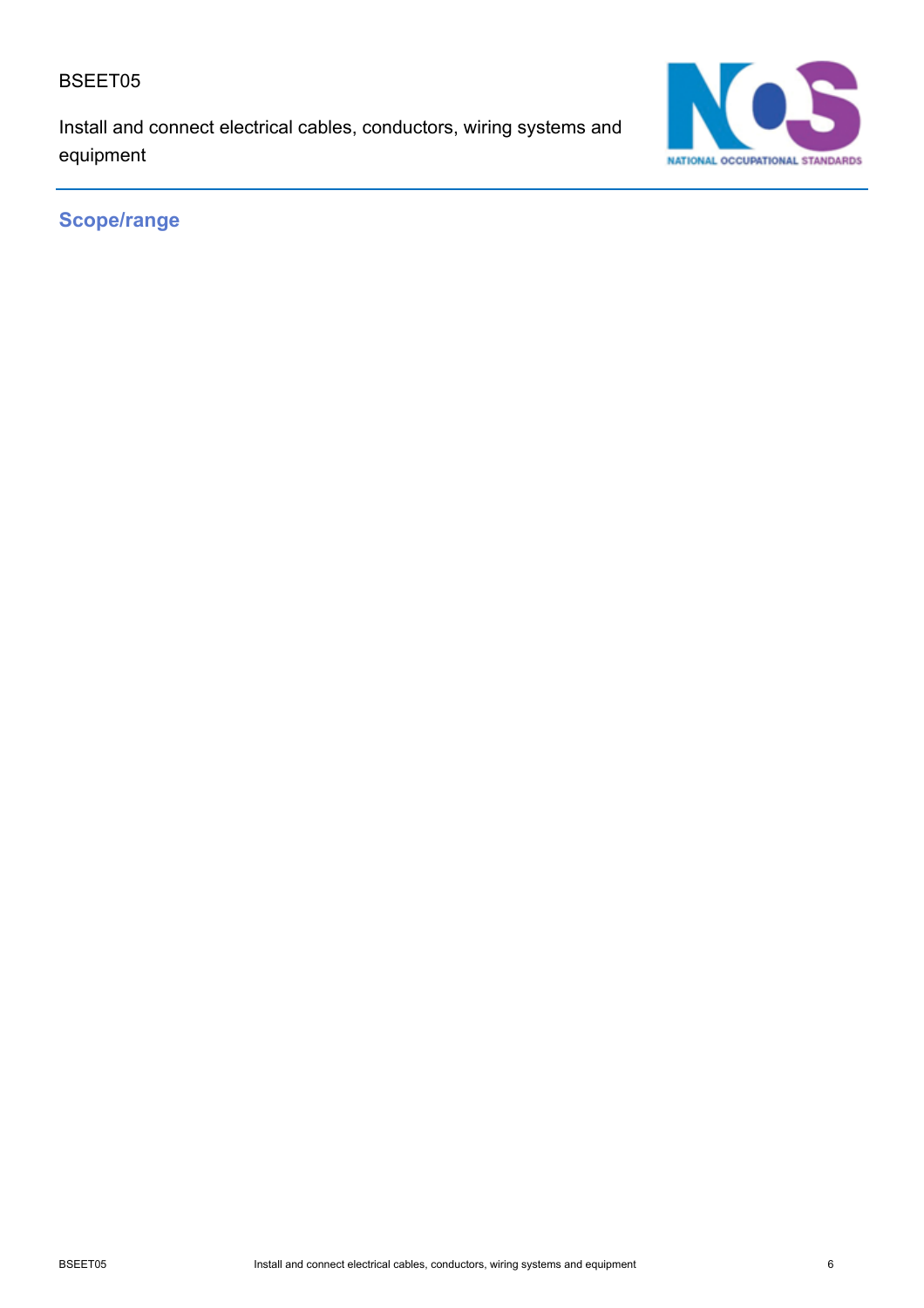Install and connect electrical cables, conductors, wiring systems and equipment



# **Scope/range related Vorking environments (internal and/or external) to performance criteria**

- domestic
	- non-domestic
		- commercial
		- industrial
		- agricultural
		- horticultural
		- leisure and entertainment
		- residential medical and care facilities
		- public highways and parks
		- public services establishments
		- pre-1919 traditional/historic buildings

#### **Electrical system**

An electrical system (ac and/or dc), internal and/or external, in a building/structure that has an extra low voltage and/or low voltage single and/or multi-phase supply, circuits, equipment and components to provide:

- control
- communication
- heating
- lighting
- power

#### **Site**

- new build construction building or structure
- an existing building or structure

#### **Site services**

- electricity
- water
- gas
- oil
- drainage
- telecommunications
- data transmission either underground or overhead

## **Organisation procedures**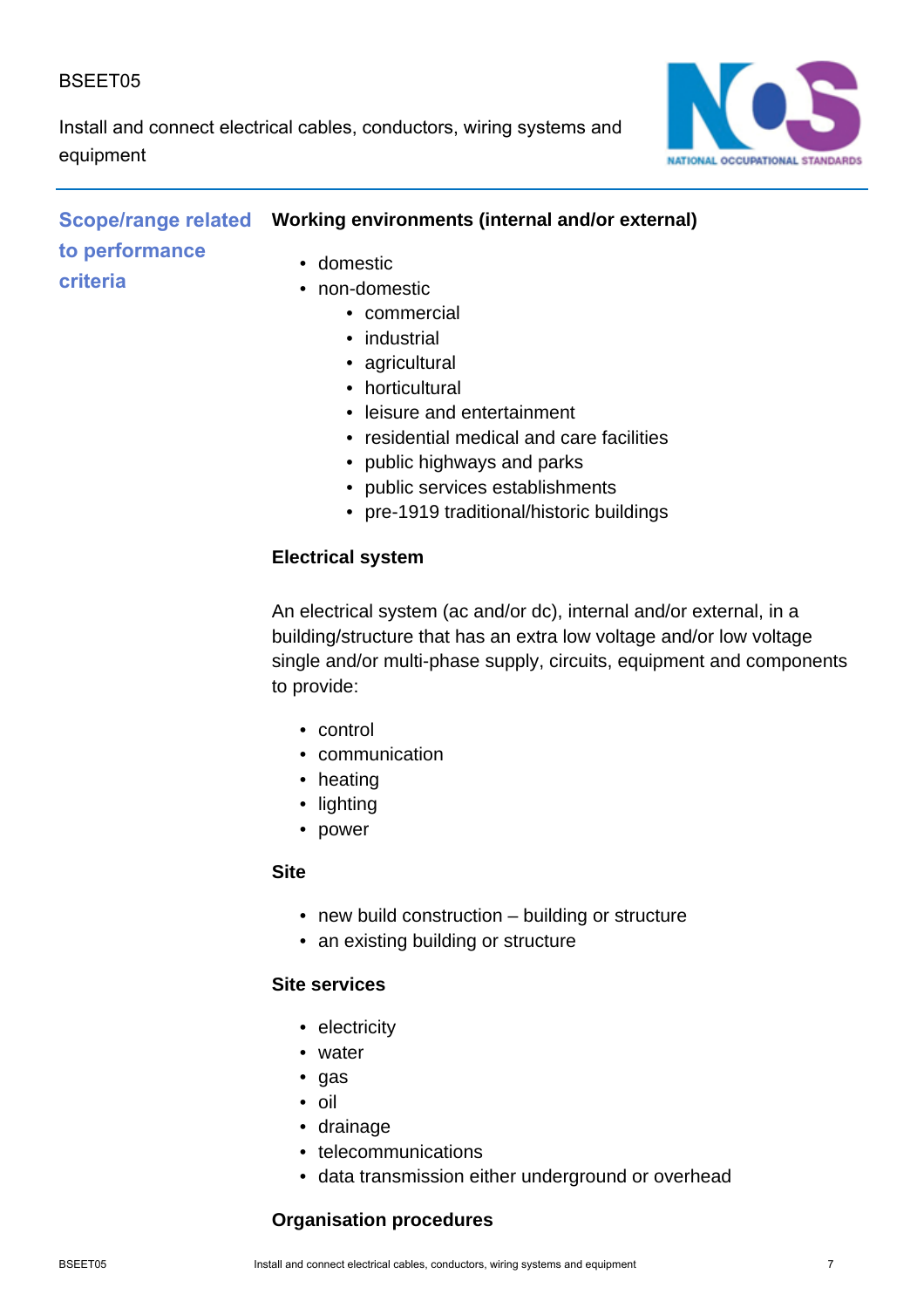Install and connect electrical cables, conductors, wiring systems and equipment



- information management
- project management
- risk assessment
- risk management
- implementing and monitoring health and safety requirements and issues
- implementing and monitoring issues relating to the natural environment
- customer services
- accident reporting
- emergencies
- communication with relevant people

#### **Plant**

- generators
- transformers for low voltage hand-tools
- lifting equipment
- access equipment

#### **Electrical cable, conductors and wiring systems**

- thermosetting insulated cables including flexes
- single and multicore thermoplastic and thermosetting insulated cables
- flat profile cable
- mineral insulated cables
- earthed metallic cable
- single wire armoured cables
- armoured/braided flexible cables and cords
- data cables
- pre-fabricated conductor, cable and wiring systems
- fibre optic cable
- fire resistant cable
- bus-bar trunking

#### **Equipment, accessories and components**

- consumer units
- distribution boards and/or panels
- isolators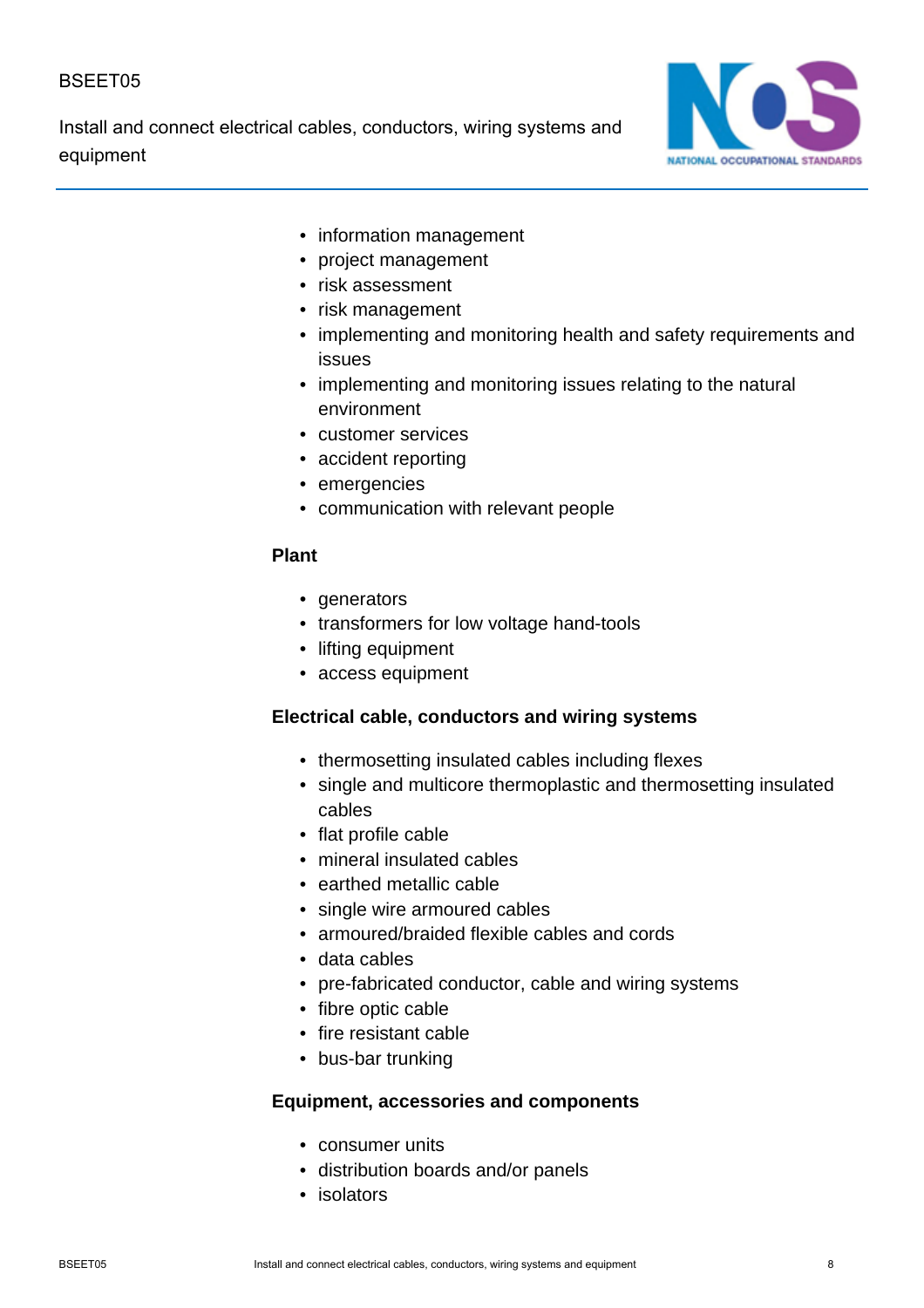Install and connect electrical cables, conductors, wiring systems and equipment



- circuit breakers
- fuses
- switches
- socket-outlets
- earthing protection
- luminaires
- motor control equipment
- control panels alarms; emergency lighting; environmental control
- control devices electrical; electronic; electro-mechanical
- solar photovoltaic panels control equipment, components and accessories
- micro-wind turbine control equipment
- cable glands

#### **Relevant people**

- customers/clients
- client representatives
- supervisors
- site/contract manager
- other contractors/trades
- members of the public
- work colleagues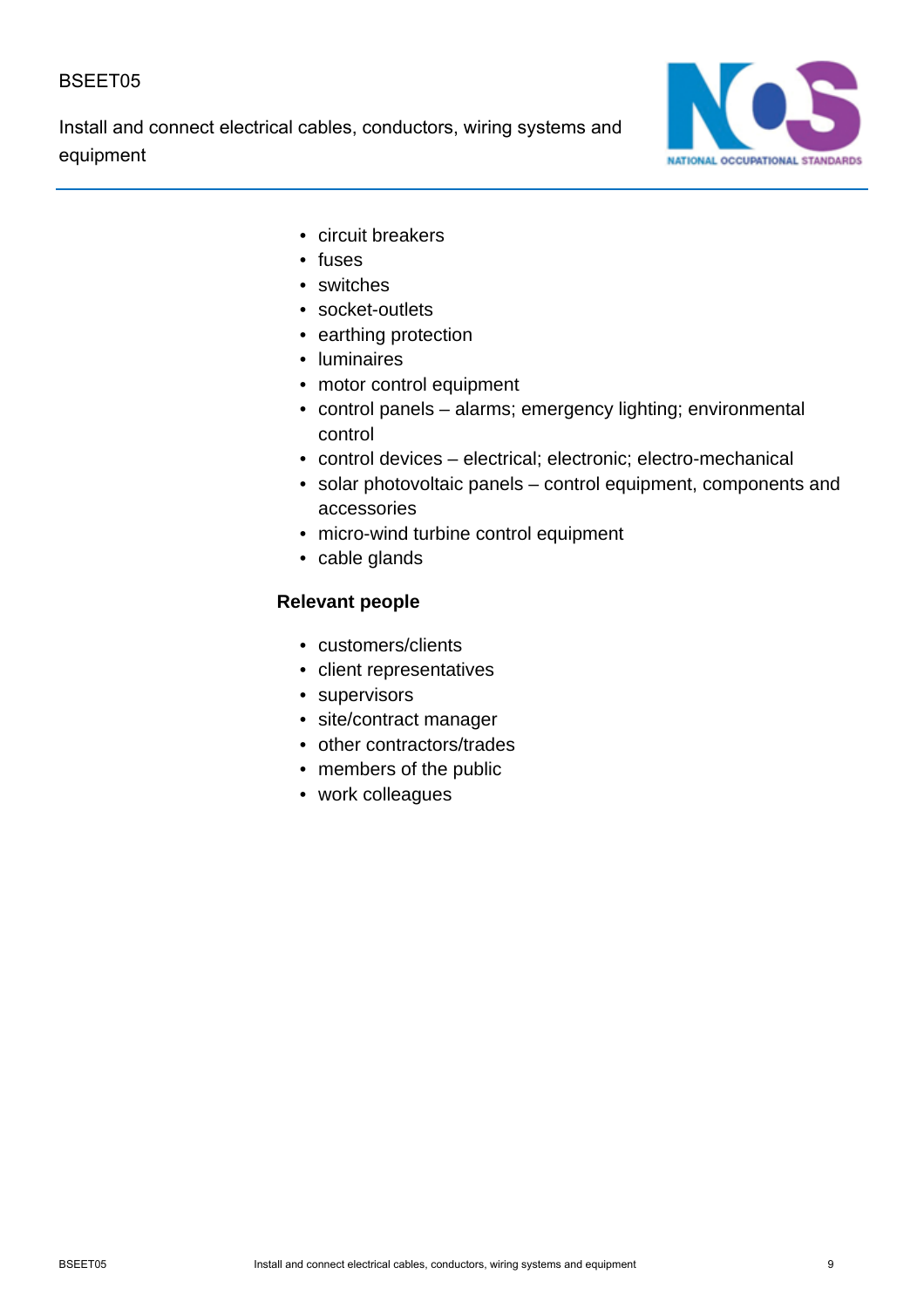Install and connect electrical cables, conductors, wiring systems and equipment



**Glossary**